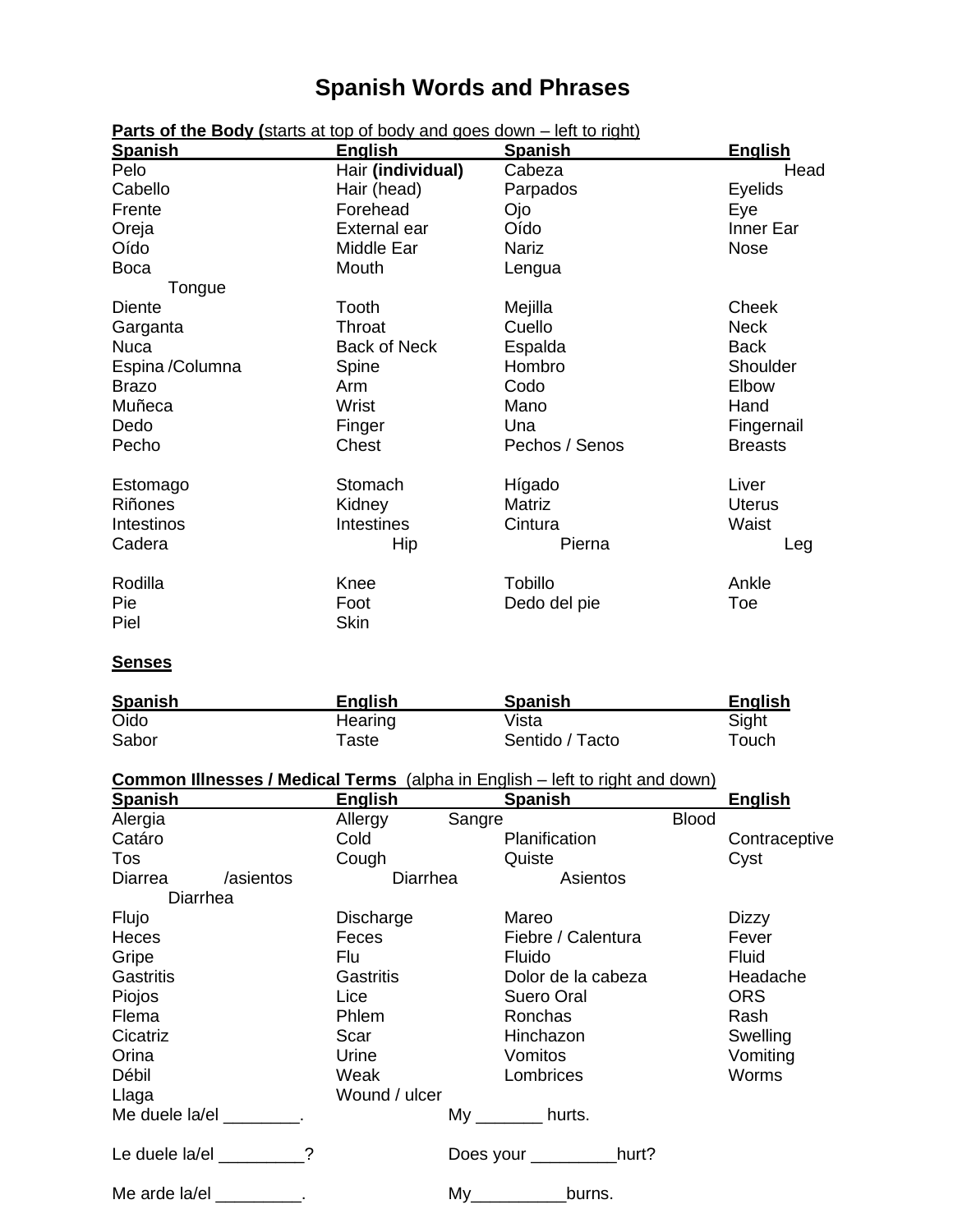| Le arde la/el ________?                     | Does your __________burn?                   |
|---------------------------------------------|---------------------------------------------|
| Me pica la/el __________.                   | My itches.                                  |
| Le pica la/el $\frac{1}{2}$ ?               | Does your __________ itch?                  |
| Se hincha la/el_________.                   | My ______________swells.                    |
| Se hincha la/el________?                    | Does ________ swell?                        |
| Se pone colorado?                           | Does it get red?                            |
| Le da fiebre/calentura?                     | Does it give you fever?                     |
| Le da vomitos?                              | Does it make you vomit?                     |
| Le duele/arde al orinar?                    | Does it hurt to urinate?                    |
| Ha visto sangre en los heces?<br>movements? | Have you seen blood in your bowel           |
| Cuando le bajo la ultima regla?             | When was your last period?                  |
| Tiene mucha hemorragia?                     | Do you have heavy bleeding/hemorrhaging?    |
| Tiene mucho dolor con la regla?             | Do you have a lot of pain with your period? |
| Cuantos dias le tarda?                      | How many days does it last?                 |
| Cuantos hijos tiene Ud.?                    | How many children do you have?              |
| Quantos partos tuvo?                        | How many deliveries did you have?           |
| Quantos abortos?                            | How many miscarriages?                      |
| Se siente debil?                            | Do you feel week?                           |
| Tiene marreos?                              | Are you dizzy (vertigo)?                    |
| Se desmaya?                                 | Do you faint/pass out?                      |

| <b>Phrases</b>           |                                 |
|--------------------------|---------------------------------|
| <b>Spanish</b>           | <b>English</b>                  |
| <b>Buenos Dias</b>       | <b>Good Morning</b>             |
| <b>Buenas Tardes</b>     | Good Afternoon                  |
| Por favor                | Please                          |
| <b>Muchas Gracias</b>    | Thank you                       |
| Pase Adelante            | Come in.                        |
| Siéntese, por favor      | Have a seat / Sit down, please. |
| Acuestese aqui por favor | Lie down right here please      |
| Cual es su nombre?       | What is your name?              |
| Me Llamo .               | My name is ________.            |
| Cuantos anos tiene?      | How old are you?                |
| Cuantos hijos tiene?     | How many children do you have?  |